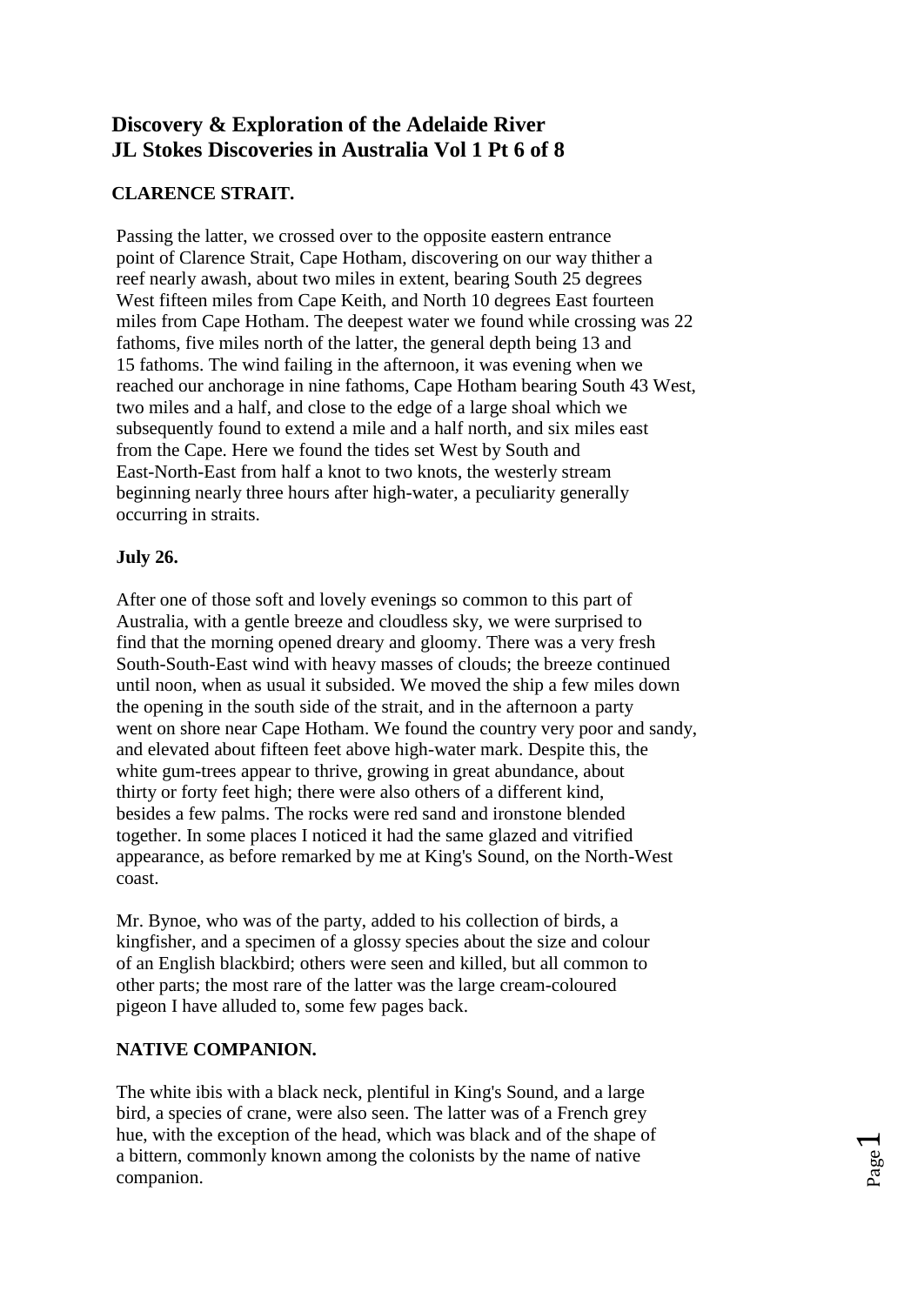It is difficult to imagine how this name could have originated, as there is no instance of the natives making a pet of anything, except the wild dog of the country, and of that only, it is probable, from its utility in procuring them food. On visiting this place a few days afterwards, to repeat the observations for the errors of the chronometers, we saw a few natives, but they avoided an interview, disappearing when we landed. They made the same motions with their arms, throwing them open, and bowing as the natives in King's Sound did. The few huts I fell in with, reminded me of one I had seen near the North-West part of King's Sound, a representation of which will be found in the portion of the work descriptive of that locality.

Those on Cape Hotham, to enter more into particulars, did not exceed five feet in height, nor were they so substantially built; they were, however, well thatched with the same kind of coarse grass. The entrances were carefully closed, except in one instance, when the aperture was so small that it was with difficulty I could crawl in; when I had entered there was nothing to gratify my curiosity.

### **NATIVE CLOTHING.**

Hanging on trees round these habitations, were specimens of an article of clothing, never before seen among the Aborigines of Australia, for which reason I have been induced to give the woodcut of one.\* It is a kind of covering for the shoulders, a species of cape, made from coarse grass.

(\*Footnote. I have since heard from Mr. Earl, that the women in the South-East part of Van Diemen's Gulf, occasionally wear a covering round their waist, somewhat similar to the representation given.)

Baskets were also left hanging on the trees, bespeaking the honesty of the inhabitants of this part of the country.

The land near the huts was turned up in search of roots, and close by were some large clubs. The thermometer fell in the night to 67 degrees, producing the novel though pleasant sensation of cold.

July 27.

Although apparently we could trace the land, near the head of the opening or bay, still the great set of tide in that direction, left hopes of its being the mouth of a river. We have already alluded to the difficulty of detecting the mouth of Australian streams, and the doubts thus engendered occasioned the greater anxiety.

Impatient to learn the truth, Mr. Fitzmaurice was despatched to examine the head of the bay, whilst the ship was moved towards it, anchoring again one mile North-West from a very remarkable patch of low red cliffs (which from startling circumstances, hereafter to be related, were called Escape Cliffs) and only two cables length distant from the coral ledge, by which this and the shores around were fronted.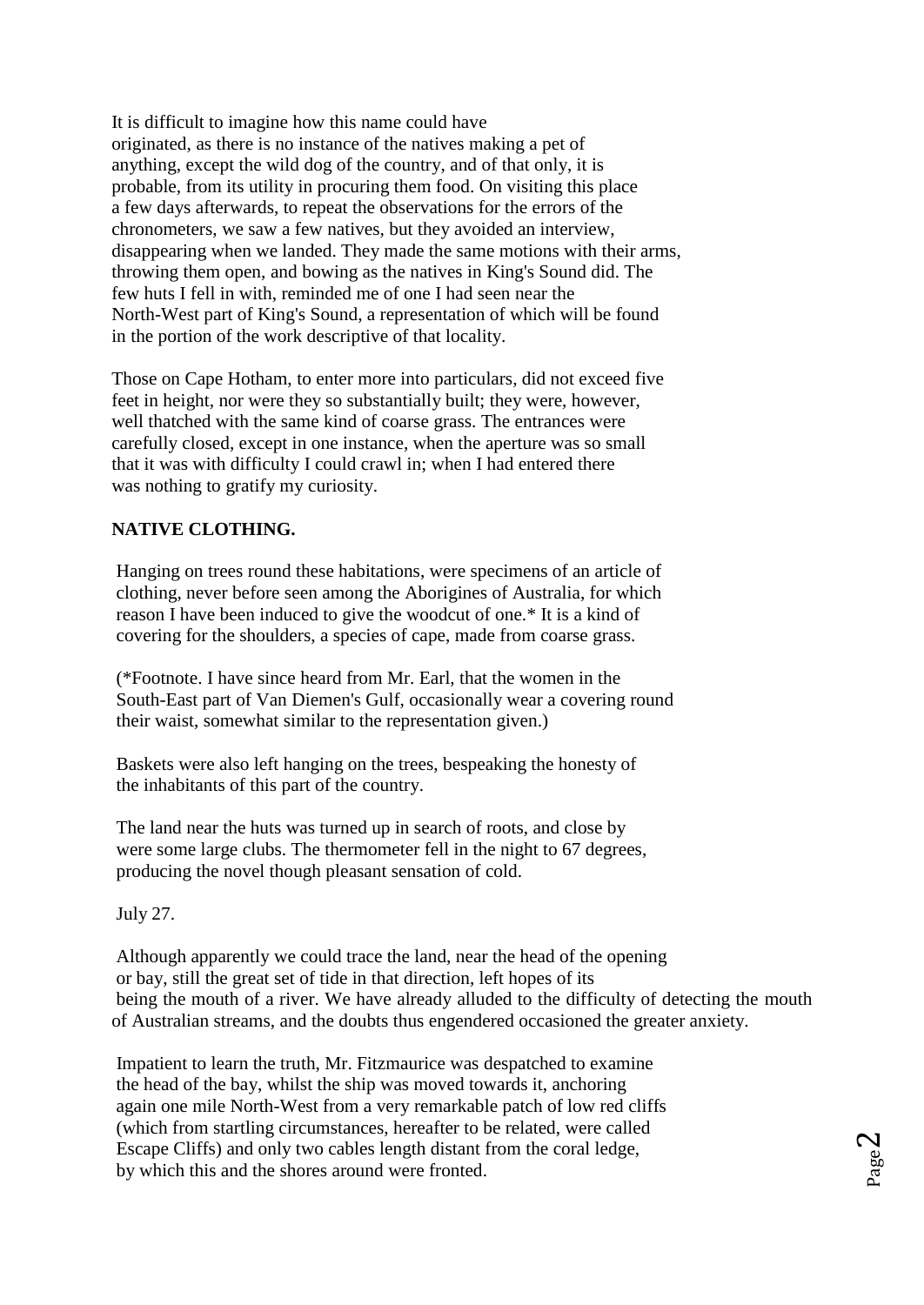#### **VISIT THE SHORE.**

Here another party visited the shore, and those whose occupation did not render their presence necessary near the water, strolled into the country, penetrating about four or five miles inland, but they were rewarded by the sight of no novelty, or even variety in the scenery, beyond what was presented to our view on the visit to Cape Hotham, which it will readily be allowed was little enough. Indeed it will in general be found, that in Australia, a change of formation is necessary to produce any of the scenery, which otherwise exhibits a most monotonous sameness.

A coarse kind of ironstone gravel was (if I may use the term) scattered over the face of the country; some of it had a glazed appearance on the surface, being hollow within, and about the size of a musket ball. Properly speaking they are composed of a ferruginous sandstone, but they have been already more fully alluded to when first met with at Point Cunningham, near King's Sound, on the North-West coast. The general formation is the same as at Cape Hotham, itself almost identical with the rocks at Port Essington. A few traces of small kangaroos were seen; but not a bird or any other living thing two miles from the beach. This peculiarity the reader will remember was also noticed in the neighbourhood of King's Sound.

### **DISCOVERY OF ADELAIDE RIVER.**

On returning to the ship we found that Mr. Fitzmaurice had arrived, bringing the expected, and very gratifying intelligence, that a large river with two branches, running South-East and South, with a depth of four fathoms, emptied itself into the head of the bay. The joy a discovery of this nature imparts to the explorer, when examining a country so proverbially destitute of rivers as Australia, is much more easily imagined than described. It formed a species of oasis amid the ordinary routine of surveying, rousing our energies, and giving universal delight. The castle-builders were immediately at work, with expectations beyond the pale of reason.

#### **EXPLORING PARTY.**

An exploring party, however, was at once formed, consisting of Captain Wickham, Lieutenant Emery, and Mr. Helpman, who--the next day being Sunday--did not leave before the morning of the 29th, with two boats and four days' provisions.

Many were the anxious and envious looks bestowed on the party as they left the ship on the deeply interesting service of exploring the new river. So strong and native is man's desire for the unknown, that his feelings are never more tried than when on the brink of a discovery,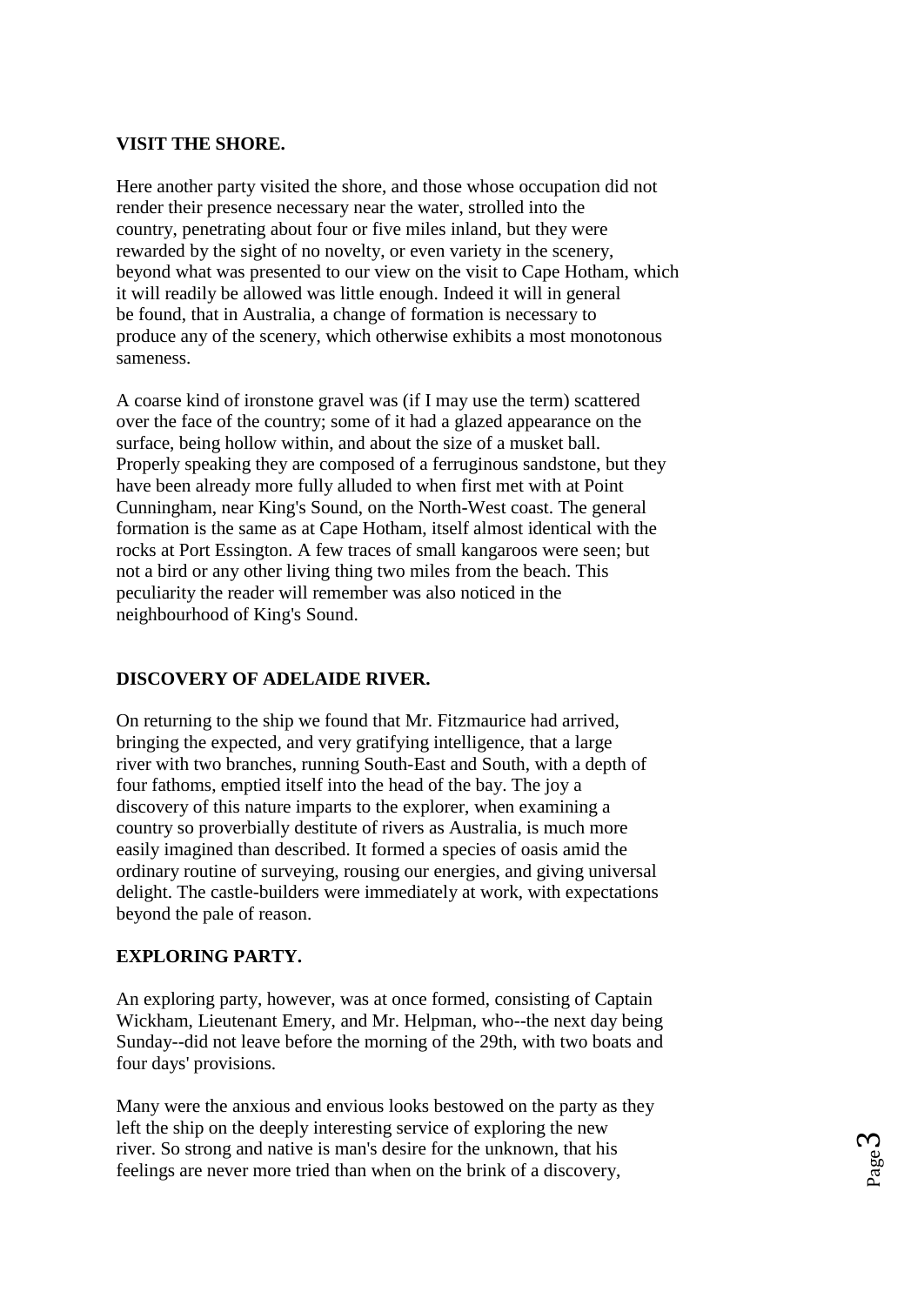while those who are in presence of the novelty, and cannot enjoy the satisfaction of tasting that pleasure, must ever experience somewhat acute emotions of regret.

There was no difficulty in finding a name for a river which fell into Clarence Strait; it was at once, therefore, honoured with that of Adelaide, after her most gracious Majesty the Queen Dowager. The bay that receives its waters was called after Vice-Admiral Sir Charles Adam. The remaining part of the south side of Clarence Strait, together with the islands in the western entrance of it, gave ample, though not such interesting employment as the exploration of the Adelaide, to those who were left behind. Several unsuccessful hauls were made with the seine, fish in Adam Bay being very scarce.

### **NATIVE FAMILY.**

Near Escape Cliffs I met a small family of natives, consisting of an elderly man, his wife, and four children; by degrees, advancing alone, I contrived to get near enough to make the woman a present of a handkerchief, in return for which she gave me a large leaf of the cabbage palm, that was slung across her back. I at length drew all the family around me, the eldest child, a youth of about 15, being the most timid. He had a small piece of wood two feet long, sticking through the cartilage of his nose. His teeth and those of the other children were quite perfect, but in the father and mother two of the upper front ones were gone, as we before noticed was the case with the natives at Port Essington, where this ceremony is performed after marriage. The hair of these people was neither curly nor straight, but what I have before called crisp, being of that wavy nature sometimes noticed in Europeans.

They had with them three small-sized dogs of a light brown colour, of which they appeared very fond, and I could not induce them to part with them.

The old man's spear was not barbed, and the womera or throwing stick of the same long narrow shape as at Port Essington. The woman had also the same bottle-shaped basket slung over her neck, as before remarked, and containing white and red earths for painting their bodies.

#### **CURIOSITY AND FEAR.**

These people exhibited more curiosity than I had before noticed in the Aborigines, as I was able to induce them to visit the whaleboat that was on shore close by. Here, as in other places, the size of the oars first astonished them, and next the largeness of the boat itself. The exclamations of surprise given vent to by the old man as he gazed on the workmanship of his civilized brethren, were amusing; suddenly a loud shout would burst from his lips, and then a low whistle. I watched the rapid change of countenance in this wild savage with interest; all his motions were full of matter for observation. The mixed curiosity and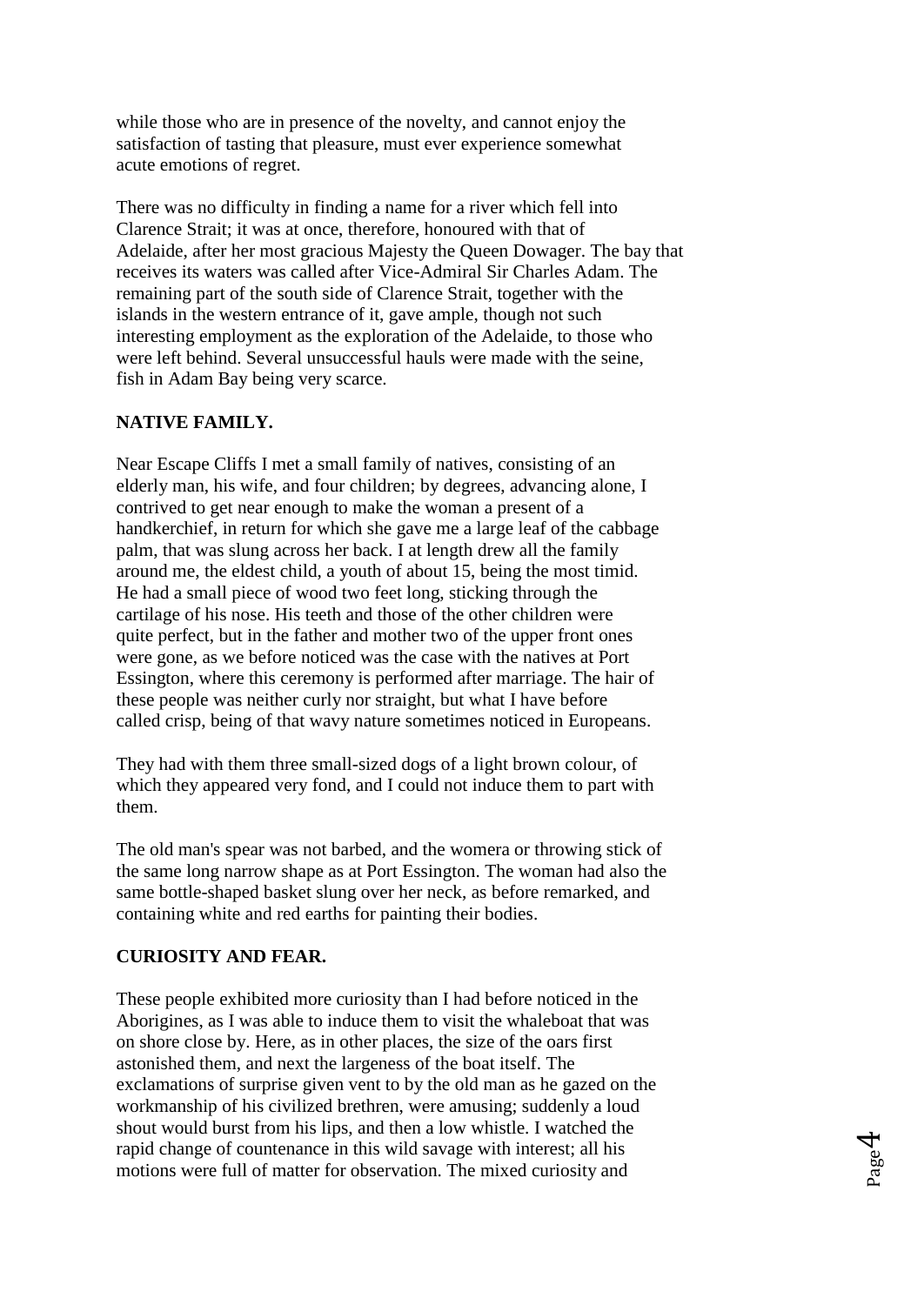dread depicted in his dusky face, the feeling of secret alarm at this first rencontre with a white man intruding in his native wilds, which he must have experienced, added much to the zest of the scene. I, however, at length almost persuaded the old man to accompany me on board; he even put one foot in the boat for the purpose, when seeing the depth of the interior, he recoiled with a slight shudder, as if from immersion in cold water. He was now overwhelmed by the woman and elder child with entreaties not to take such a rash step, and their rude eloquence succeeded.

It was amusing to see the struggle between fear and curiosity plainly depicted in the man's face, as he stood with one foot on the boat, and the other on the shore, hearkening but too credulously to the picture of danger, forcibly drawn by his friends, while curiosity, with almost equal strength, was urging him to dare the perils of the white man's boat.

A desire to be better acquainted with the strangers who had come to the shores of his native land in a large bird--such being their strange idea of a ship, the sails forming the wings--no doubt materially influenced him; but the eloquence of his relatives prevailed over all; and this interesting interview terminated by our leaving the shore without our sable friend, who, however, promised to visit the ship in an old bark canoe, about 20 feet long, that was lying on the beach near at hand. This promise was faithfully kept, for the same evening, a canoe was seen paddling off, containing two young natives in addition to the old man. They stopped at some distance from the ship, moving round to view her on all sides.

### **ATTEMPT TO ENTICE NATIVES ON BOARD.**

Fearing at last that their courage had failed, and that they would not come on board, the dinghy, our smallest boat, was sent towards them, there being only a boy besides myself in it.

I had hoped that thus they would not be frightened, but they instantly began to move towards the shore, and it required some manoeuvring to get near them; succeeding at length, however, I found my acquaintance of the morning anxious to go to the ship, a measure the other two did not at all approve of, as they kept edging away towards the land, whilst I gave the old man the presents I had brought him. At one time the dinghy got between the canoe and the shore, when instantly a gleam of terror flashed across the faces of the young men. One of them was a large square-headed fellow of ferocious aspect, whose countenance was lit up by a look of fierce revenge, as the canoe made towards the land, after I had ceased my endeavours to entice them on board.

Whatever these people may have imagined to be our motive in wishing them to visit the ship, I little thought that my pressing them would have so nearly led to fatal results. I shall proceed to explain this remark by relating the startling circumstances from which Escape Cliffs received their name.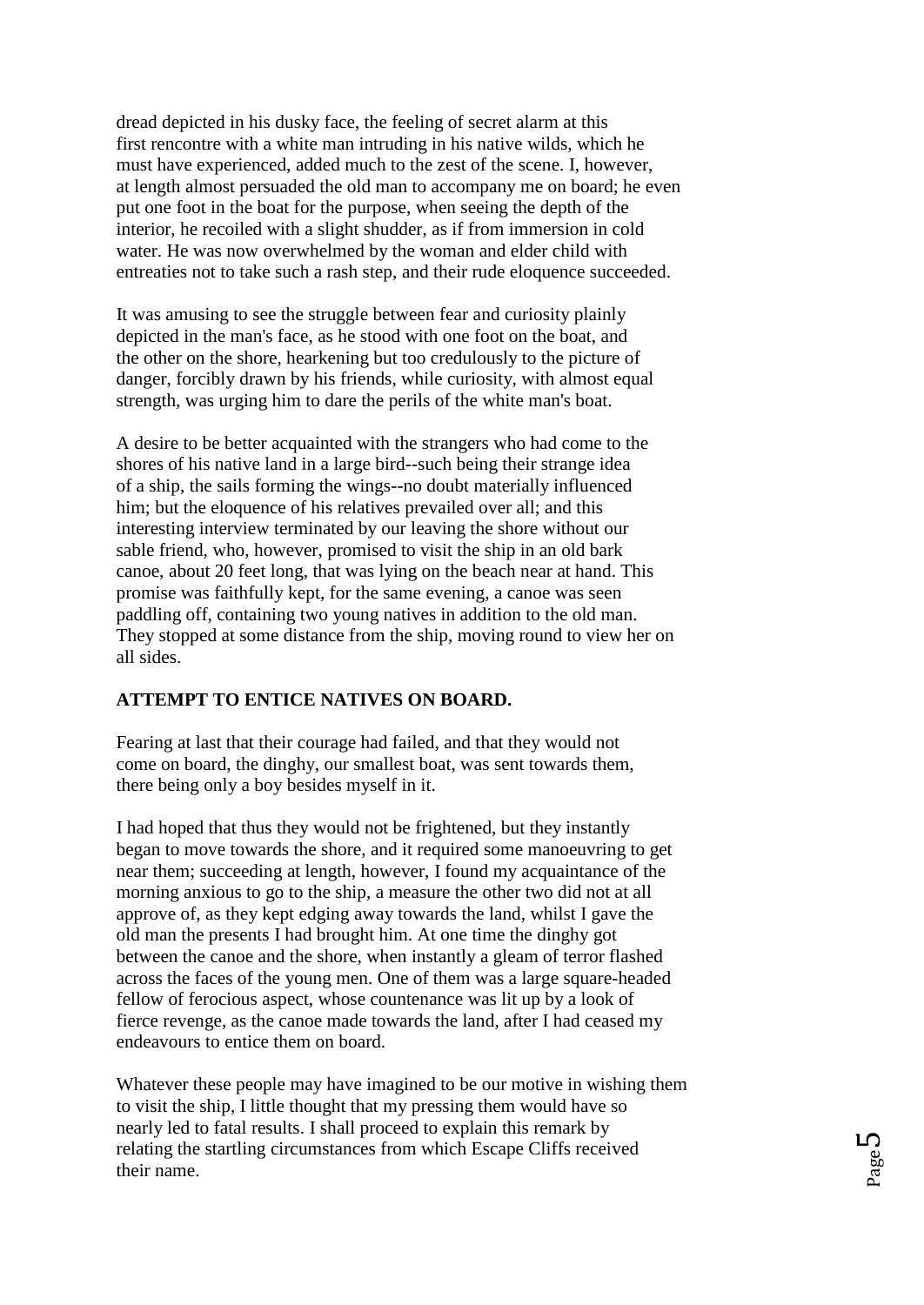### **NARROW ESCAPE OF MR. FITZMAURICE.**

A few days after my interview in the dinghy with the natives, Mr. Fitzmaurice went ashore to compare the compasses. From the quantity of iron contained in the rocks, it was necessary to select a spot free from their influence. A sandy beach at the foot of Escape Cliffs was accordingly chosen. The observations had been commenced, and were about half completed, when on the summit of the cliffs, which rose about twenty feet above their heads, suddenly appeared a large party of natives with poised and quivering spears, as if about immediately to deliver them. Stamping on the ground, and shaking their heads to and fro, they threw out their long shaggy locks in a circle, whilst their glaring eyes flashed with fury as they champed and spit out the ends of their long beards.\* They were evidently in earnest, and bent on mischief.

(\*Footnote. A custom with Australian natives when in a state of violent excitement.)

### **DANCING FOR LIFE.**

It was, therefore, not a little surprising to behold this paroxysm of rage evaporate before the happy presence of mind displayed by Mr. Fitzmaurice, in immediately beginning to dance and shout, though in momentary expectation of being pierced by a dozen spears. In this he was imitated by Mr. Keys, who was assisting in the observations, and who at the moment was a little distance off, and might have escaped. Without, however, thinking of himself, he very nobly joined his companion in amusing the natives; and they succeeded in diverting them from their evident evil designs, until a boat landing in a bay near drew off their attention. The foremost of this party was recognised to be the ill-looking fellow, who left me in the canoe with a revengeful scowl upon his face.

Messrs. Fitzmaurice and Keys had firearms lying on the ground within reach of their hands; the instant, however, they ceased dancing, and attempted to touch them, a dozen spears were pointed at their breasts. Their lives hung upon a thread, and their escape must be regarded as truly wonderful, and only to be attributed to the happy readiness with which they adapted themselves to the perils of their situation. This was the last we saw of the natives in Adam Bay, and the meeting is likely to be long remembered by some, and not without pleasant recollections; for although, at the time, it was justly looked upon as a very serious affair, it afterwards proved a great source of mirth. No one could recall to mind, without laughing, the ludicrous figure necessarily cut by our shipmates, when to amuse the natives, they figured on the light fantastic toe; and the readers, who look at the plate representing this really serious affair,\* will behold two men literally dancing for their lives.

(\*Footnote. See above.)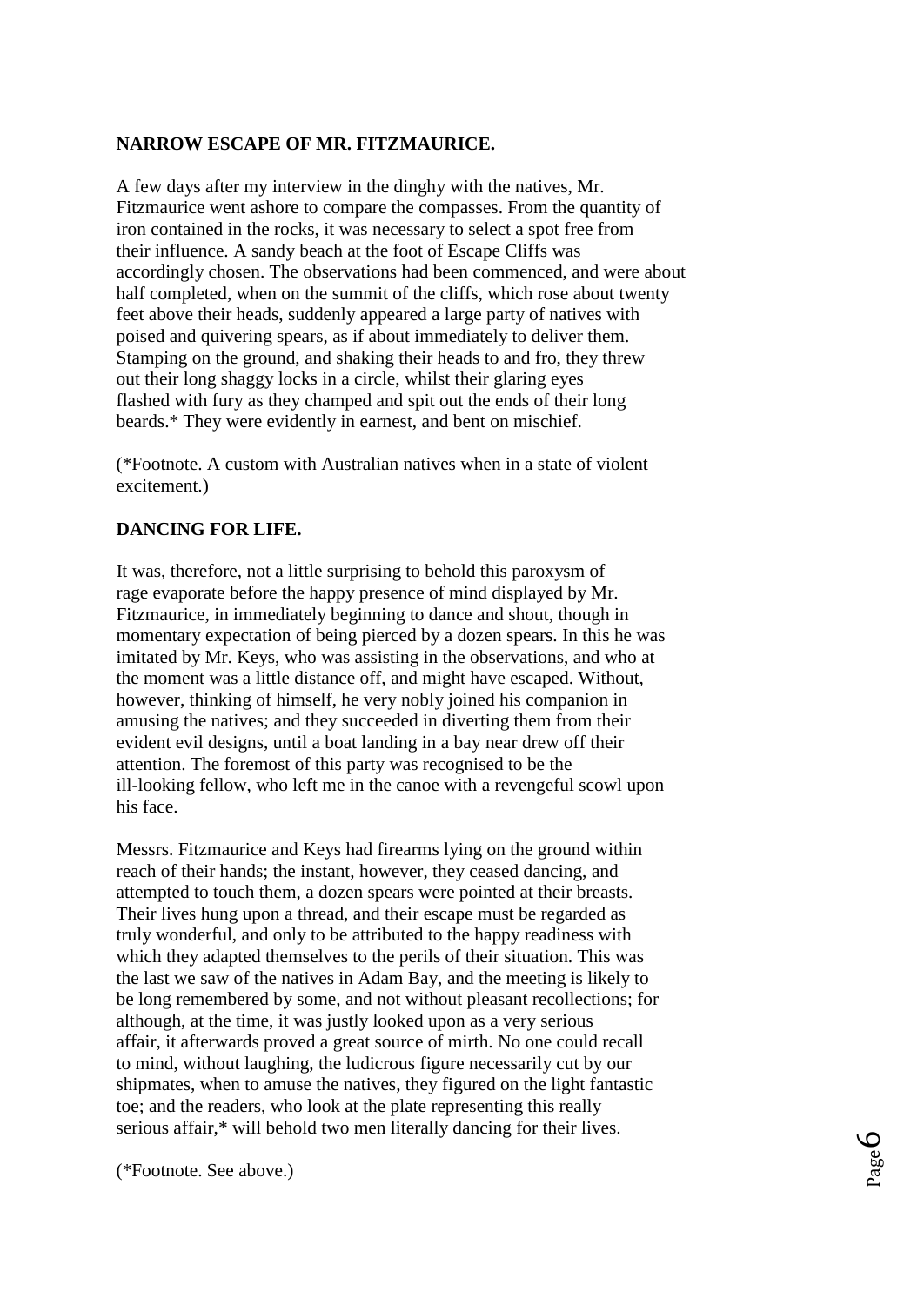## **RETURN OF THE BOATS.**

### **August 2.**

This morning the boats returned; they had gone up the Adelaide in a general southerly direction, nearly 80 miles: the windings of the river, which were very great in some places, forming the shape of the letter S. It became at this distance very narrow, and was divided into two branches, one taking a southerly direction, the other an easterly; the latter was too narrow for the boat's oars, while the former was blocked up by fallen trees lying across it. As in addition to the difficulties just mentioned, only one day's provision remained in the boats, the further exploration of the Adelaide was necessarily, though reluctantly, abandoned.

*{Extent of exploration may be 12°55'1.28"S - 131°15'34.37"E at the junction as described above – a mile below the Marrakai Road crossing and above the stretch that is still called the 'S' bends some 50 miles by crow from the mouth – 10 miles south of Goat Island.}*

### **BANKS OF THE ADELAIDE.**

For thirty miles of the upper part of the river the water was fresh; while the banks, excepting near the point of separation, were low, being not more than five feet above the present level of the river, a circumstance very favourable for irrigation, and the cultivation of rice. Fifteen miles from the mouth they were fringed by the growth of mangroves; and higher up many of the points were thickly wooded, while on either side stretched a vast extent of prairie country, dotted here and there with islands of timber, which served to break the native monotony of the scene. Somewhat less than halfway up, rose on both banks a thick jungle of bamboo, which, in places where the water was always fresh, attained the gigantic height of from 60 to 80 feet. Between 20 and 70 miles from the mouth the soil is a good light-coloured mould; above this, commencing where the bank of the river is marked by a coarse red gritty sandstone projection, the aspect of the country changes from that of low plains to a slightly wooded and gently undulating surface, in some places stony. This character continued to the furthest point reached in the boats, in latitude 12 degrees 57 minutes South, and longitude 131 degrees 19 minutes East.

When they had penetrated thus far into the new lands of Australia, the explorers returned, having experienced those sensations of delightful excitement, to which we have before alluded, and which naturally called forth strong emotions of regret in those who were denied a participation in the feverish enjoyment of discovery.

From the highest tree at Captain Wickham's furthest point, the appearance of the country was, as far as the eye could reach, one wearisome level, broken to the southward, at a distance of ten miles, by a rocky mound about 150 feet high.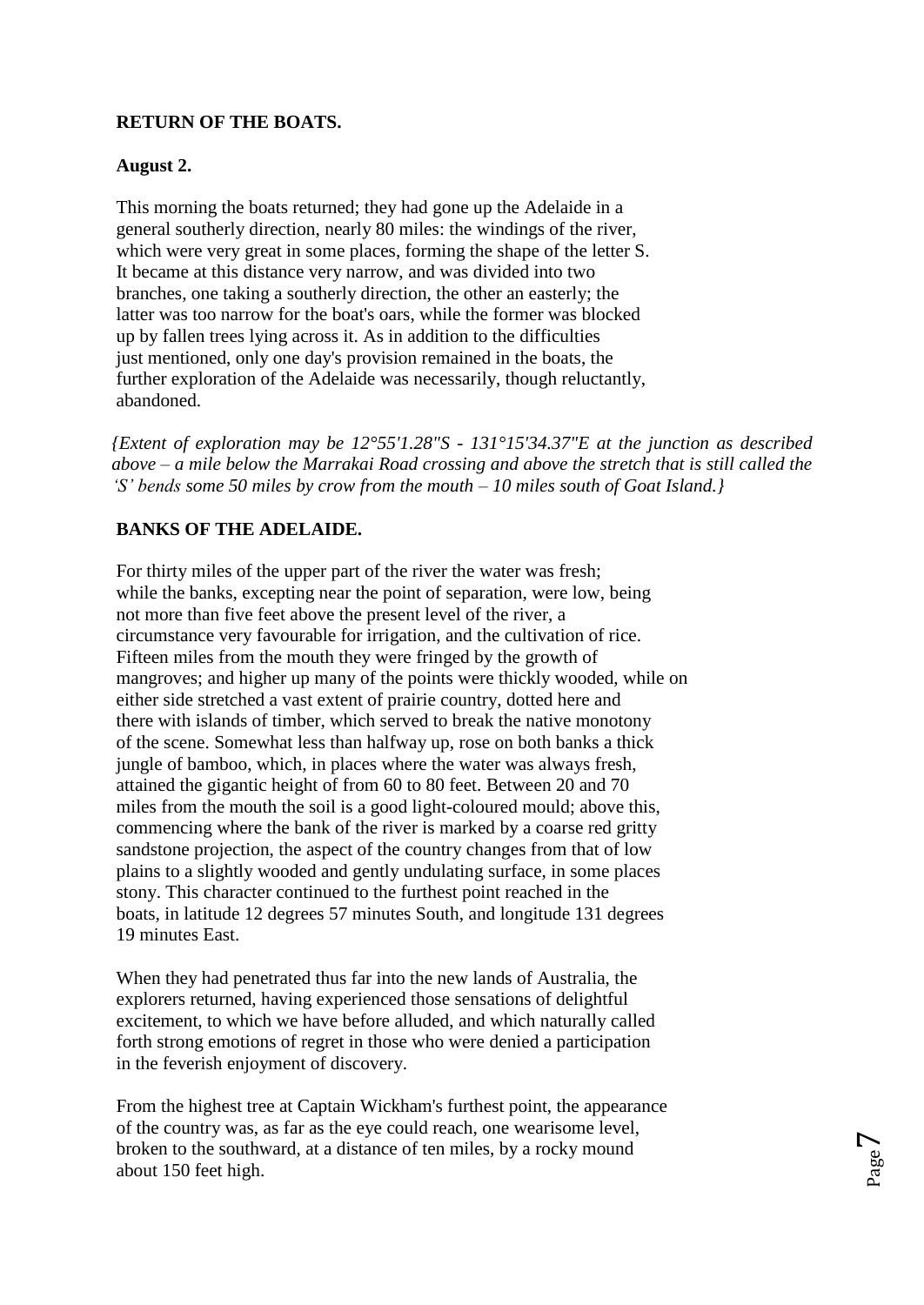#### **UPPER PART OF THE RIVER.**

The river, which for some distance had not been fifty yards wide, with a rocky bed in places, and banks from six to twenty feet high, was subject at this point to a tidal change of level of about three feet, but there was no perceptible stream, and the water which a few miles lower down had been muddy, was here quite clear. Small bamboos and other drift were observed in the branches of the trees eight or ten feet above the water, showing the height which the river attains at some seasons of the year. By the hollows on many of the plains, water appeared to have lain some time, and doubtless parts of this low land were periodically overflowed.

On the point dividing the upper branches of the river some coarse sand was washed up, which on examination was found to be of a granitic character, clearly showing the primary formation of the country through which the Adelaide flowed. The only rocks noticed in the parts traversed by the boats were, as I have before said, of red porous sandstone. The smoke of several large fires was observed up the country, but none of the natives were seen.

#### **MONKEY-BIRDS.**

Towards the upper part of the river they noticed a strange bird, very much like a guineafowl in size and manner of running along the ground. The colour was speckled white and brown. This, doubtless, from Mr. Bynoe's description of one he wounded on the coast in the neighbourhood of the Adelaide, must have been the Leipoa ocellata {Mallee Fowl} of Gould, one of the mound or tumuli-building birds, first seen in Western Australia by Mr. George Moore, and afterwards on the North-west coast, and in South Australia by Captain Grey. Although known to range over a large expanse of the continent, this was the first time it was discovered in Northern Australia. {Not a Mallee Fowl as too far north – possibly a crested bowerbird}

In the reaches where the bamboo grew, flights of large vampires (resembling the Pteropus rubricollis {Flying Fox}of Geoff.) were met with: they kept continually flying to and fro close over the boats as they passed up, making a screeching disagreeable noise, which, however, was far less unpleasant than the mildewy odour with which they filled the air, calling to mind the exclamation placed by our immortal bard in the mouth of Trinculo. The heavy flap of the leathern wings of these monkey-birds, as the men called them, was singular, while sometimes a flight would darken the verdure of a bamboo, which, yielding to their weight, bent low, as if before a passing gust of wind. To fix themselves appeared always a difficult, and was certainly a noisy operation, each apparently striving to alight upon the same spot. They first cling to the bamboo by means of the long claw, or hook attached to the outer edge of the wing, and then gradually settle themselves.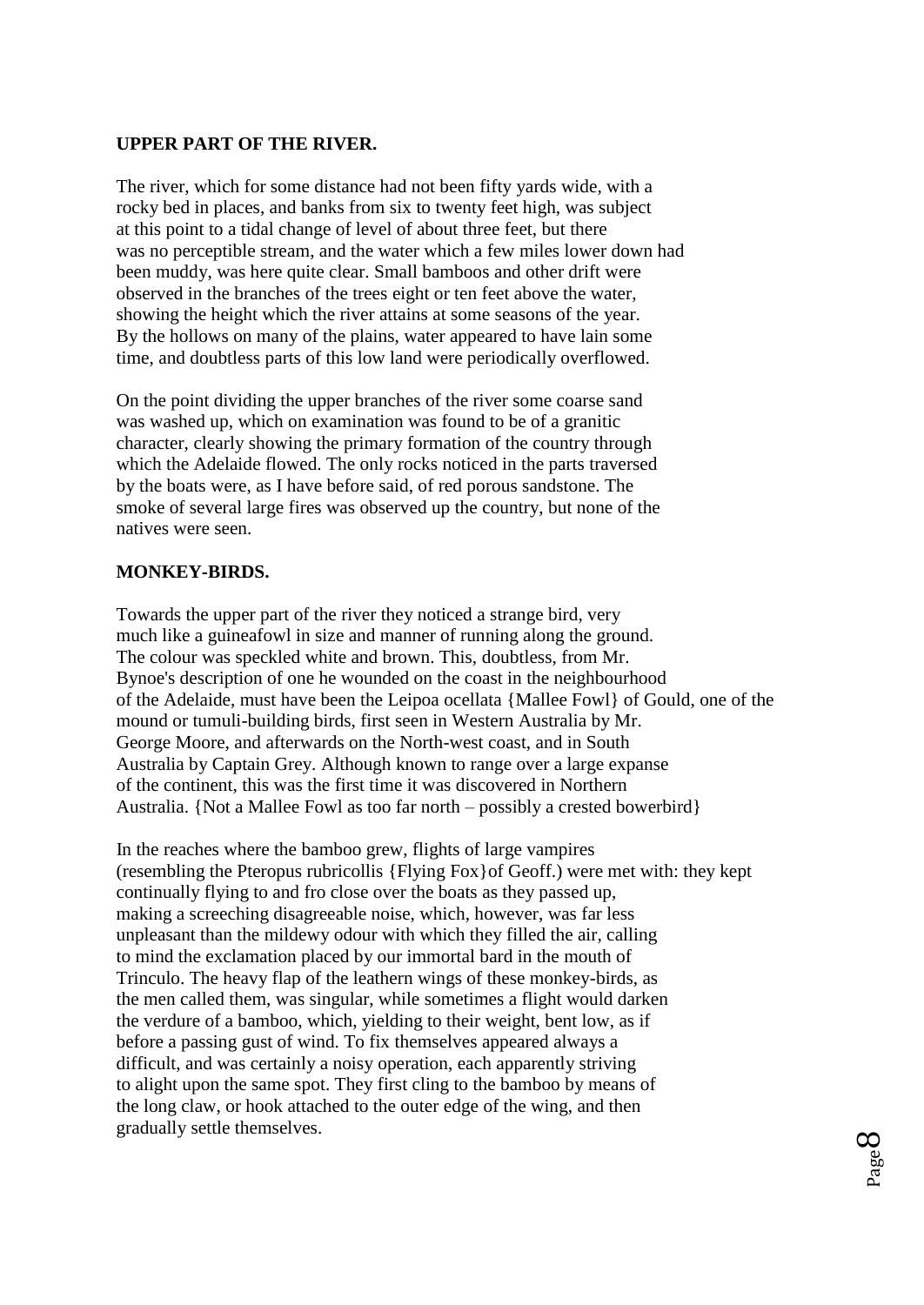The river swarmed with alligators. Fish also abounded; and in the salt water, a kind commonly known in the river Plate by the name of Cat-fish,

### **Part 7**

is plentiful. One that we caught was of the enormous weight of twenty pounds. A large kind of dark bream of excellent flavour was taken in fresh water.

## **WOOD-DUCKS.**

Many of the reaches also swarmed with wildfowl, consisting almost wholly of ducks, which, from a habit of perching on the trees, have received the name of wood-ducks. They were very different and far superior in plumage to those found on the south-eastern parts of the continent, and as they have not yet been numbered among the Australian birds so vividly described by Mr. Gould, we may venture to be somewhat minute in describing them.

They are inferior in size to the common European wild duck, but are marked in much the same manner on the breast. The back is a dark brown, while the wings, still darker, are slightly bronzed at the tips. Their singularly long legs are of a pale flesh colour, while the web on the foot is very much arched near the toes, giving greater pliability to the foot and a power of grasping, which enables them to perch on trees. The head and bill, the latter of a pale ash colour, are both large. When on the wing they make a peculiar though pleasing whistling sound, that can be heard at a great distance,\* and which changes as they alight, into a sort of chatter. Their perching on trees is performed in a very clumsy manner, swinging and pitching to and fro. We subsequently often found them on the rivers on the North coast, but not within some miles of their mouths or near their upper waters, from which it would appear that they inhabit certain reaches of the rivers only: we never found them in swamps. The farthest south they were afterwards met with, was on the Albert River in the Gulf of Carpentaria, in latitude 18 degrees South, which gives them a range of six and a half degrees of latitude over the northern part of the continent. Their nests never came under our notice, and consequently we are not aware either of the size or colour of their eggs; neither did we see any young birds during the period of our observation, ranging from July to November only.\*\*

(\*Footnote. Mr. Eyre has since informed me that there is a whistling-duck, something similar, on the Murray River, but is not aware that it has the peculiar habit of perching on trees.)

(\*\*Footnote. Mr. Gould, who had previously described this bird (Leptotarais Eytoni) being desirous of figuring it in his splendid work, has been furnished with this account.)

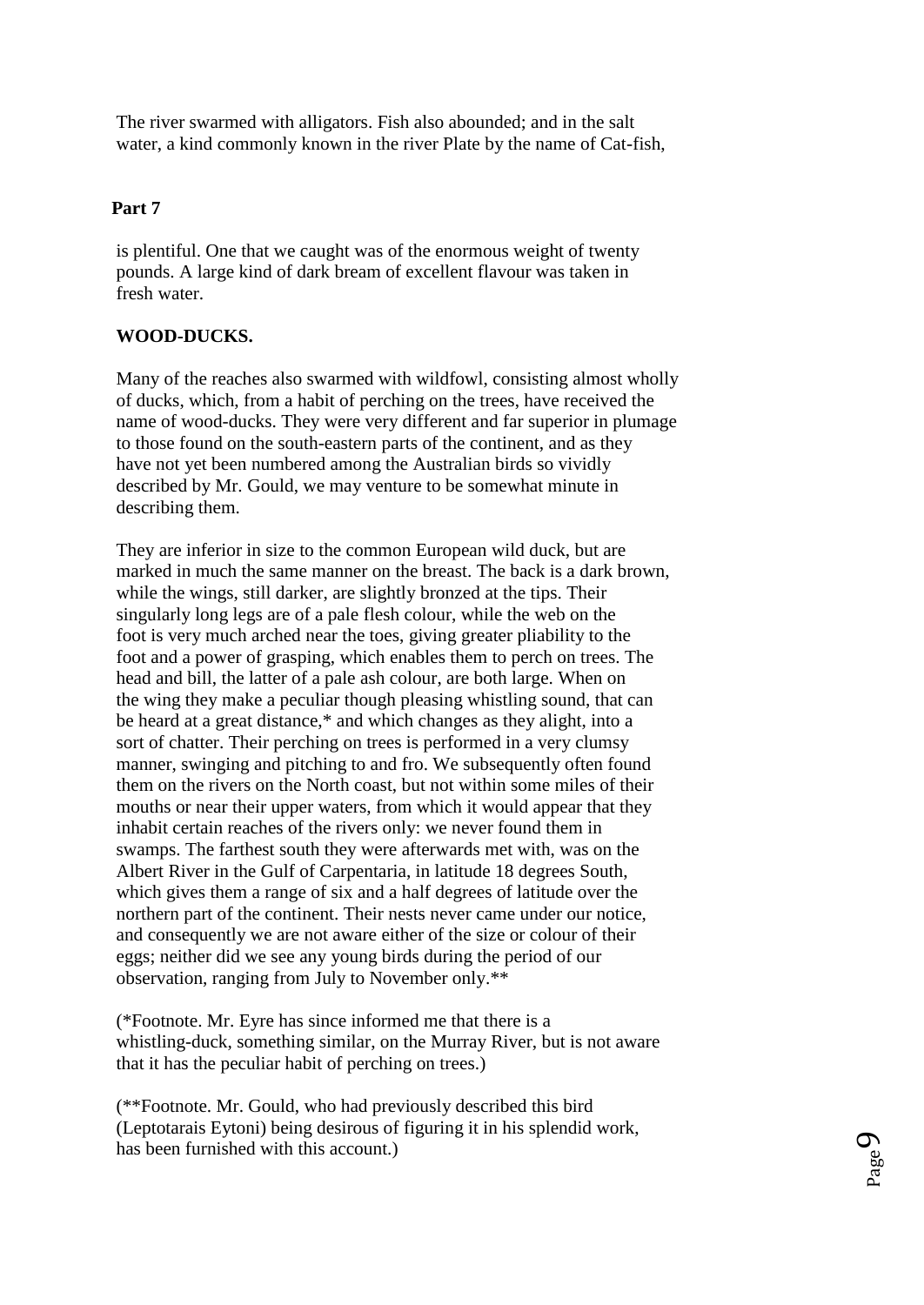## **EXPLORATION OF THE SOUTHERN BRANCH OF THE ADELAIDE.**

### **August 4.**

The southern arm of the Adelaide River, and about fifteen miles near the mouth of the other branch, still remaining to be explored, I started on this interesting service the day of the return of Captain Wickham, August 4th. We soon found that the one we ascended promised nothing, from there being no tidal stream of any consequence; still we hoped to trace its rejunction with the main branch, but after proceeding in a general South by West direction five miles, and East-South-East the same distance, it became so narrow that the mangroves on each side entirely blocked up the passage, and stopped the boat's progress. I here again felt the inconvenience of our not being furnished with one of the pendulum horizons, invented by Captain Becher, R.N.\* It being high-water, and as the shore was lined with an impenetrable growth of mangroves, we were unable to land. In vain did I try, by cutting down some of them, to find a rest for the artificial horizon on one of the stumps; they were so connected with each other beneath the water, by a perfect network of roots, that although several of the surrounding trees were felled, a tremulous motion was still conveyed from a distance, and I consequently lost the observation for latitude.

(\*Footnote. I strongly recommend this ingenious invention to every seaman. In foggy weather it will save hours of anxiety, and may often prevent the horrors of shipwreck.)

The saltwater arm of the Adelaide we found had another branch, which took us eight miles in a South-West direction, terminating like the other, and at low-water being a mere ditch. There was nothing picturesque in following the windings of these creeks or inlets; a tall growth of mangroves with their stems immersed, rendering the view limited and wearisome. We, however, were urged on by hope, being in momentary expectation that each turn would bring some change, while to add to the zest of our proceedings we felt ourselves to be the first Europeans who had traversed these parts.

Now and then the deep stillness of nature would be broken by the mournful cry of a curlew, disturbed by the splash of the oars, while sometimes a heavy flapping of wings was heard amid the mangroves, and out would start suddenly three or four white ibises with black necks, giving utterance to a peculiar cry, which faintly resembles that of the male guinea fowl. All else was deep unbroken silence.

By evening we had again reached the entrance of the river, where we passed the night, during which there was a very heavy dew.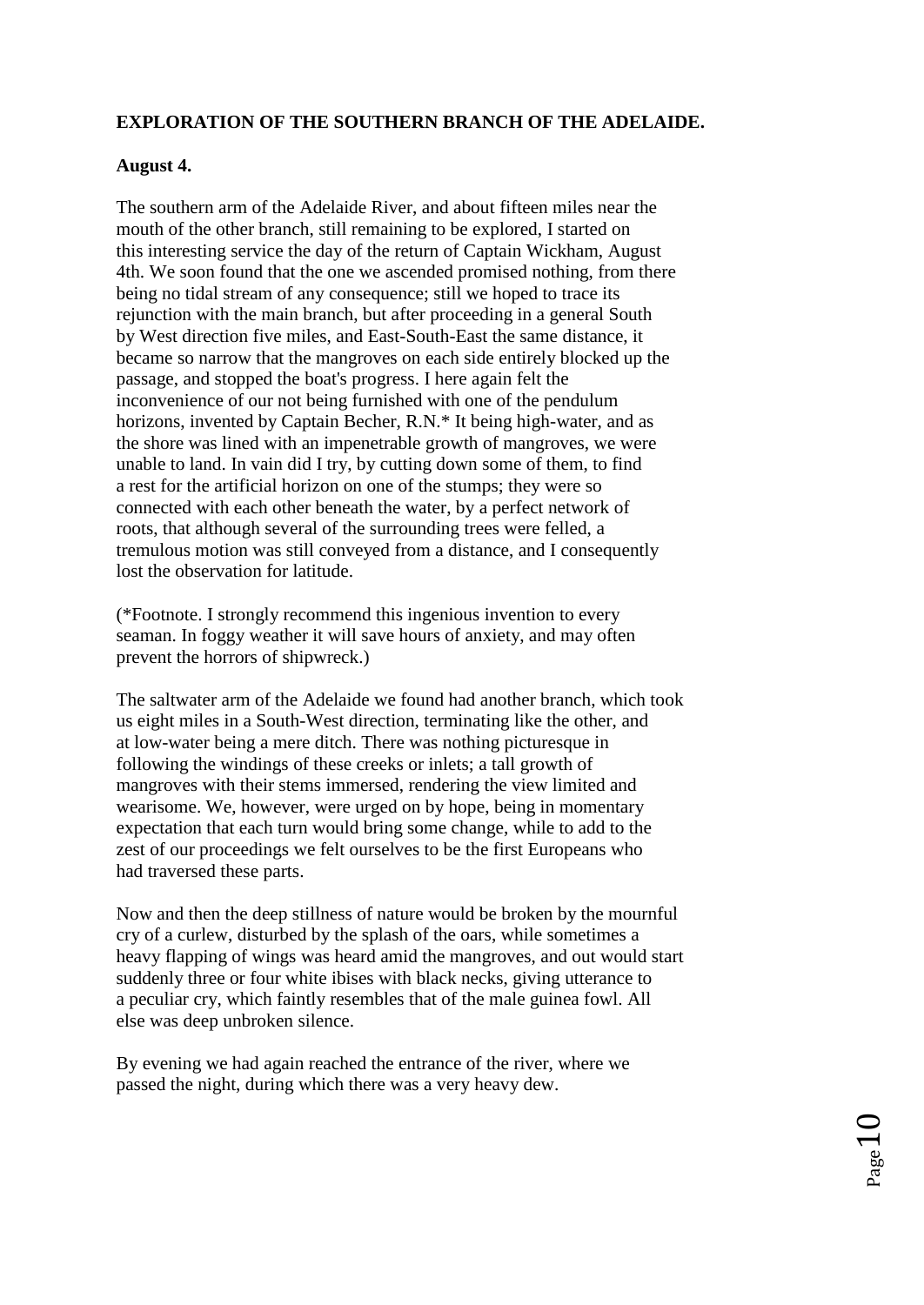### **August 5.**

The lower part of the Adelaide having been already explored, prevented us from experiencing that depth of interest which we should otherwise have felt; still we were destined to enjoy our share of pleasurable sensations, as on the result of our examination depended the important fact of whether the river was navigable for large vessels. We therefore started to settle this momentous question, even before the eastern sky was tinted with orange from the rising of the sun, which in these latitudes gives no glimmering twilight: day fading and appearing instantaneously, the rapidity of the change presenting a remarkable effect.

### **EXTENSIVE REACHES.**

Passing a narrow part, formed by two low red cliffy projections, we entered a wide reach that had an extensive flat of 2 and 2 1/2 fathoms water on the south side. The next was similarly circumstanced, the shoal water of the same depth, being, however, on the west side. Still in both there was a 3-fathom channel at low-water, and in the reaches above, seven in number, trending in a general South-South-East direction, about twice that depth. This imparted to our discoveries the stamp of utility, and as Captain Wickham found it navigable for thirty miles higher up where the water is fresh, we may pronounce the Adelaide the deepest river in Australia.

### **MEET A CANOE.**

Proceeding upwards, we met a party of natives about seven miles from the mouth, in a very pretty bark canoe, fifteen feet long, and about two deep. The bark was sewn together with much neatness, and it was altogether the most artistic piece of workmanship I had seen among the Aborigines of Australia. It was the last of that description we met with in this direction, for we did not find canoes in use with the natives to the westward of Clarence Strait, but only rafts, a fact alluded to in an earlier portion of the work.

# **ALARM OF THE NATIVES.**

Two young men only were in the craft, which ran close in under the mangroves, through which we could see other natives passing. By proceeding cautiously and slowly, I got pretty close to them. They were evidently afraid that if they left it we should take their boat, and this gave them courage to face the strange white men. Terror, however, was marked in their countenances, and one of the two leaped on shore, as we approached, in a state of great excitement, jumping and flinging his arms about violently; whilst sometimes he would dip up a handful of water and squirt it out with great force from the corners of his mouth. The size of the boat appeared, as usual, to astonish the lad who remained in the canoe.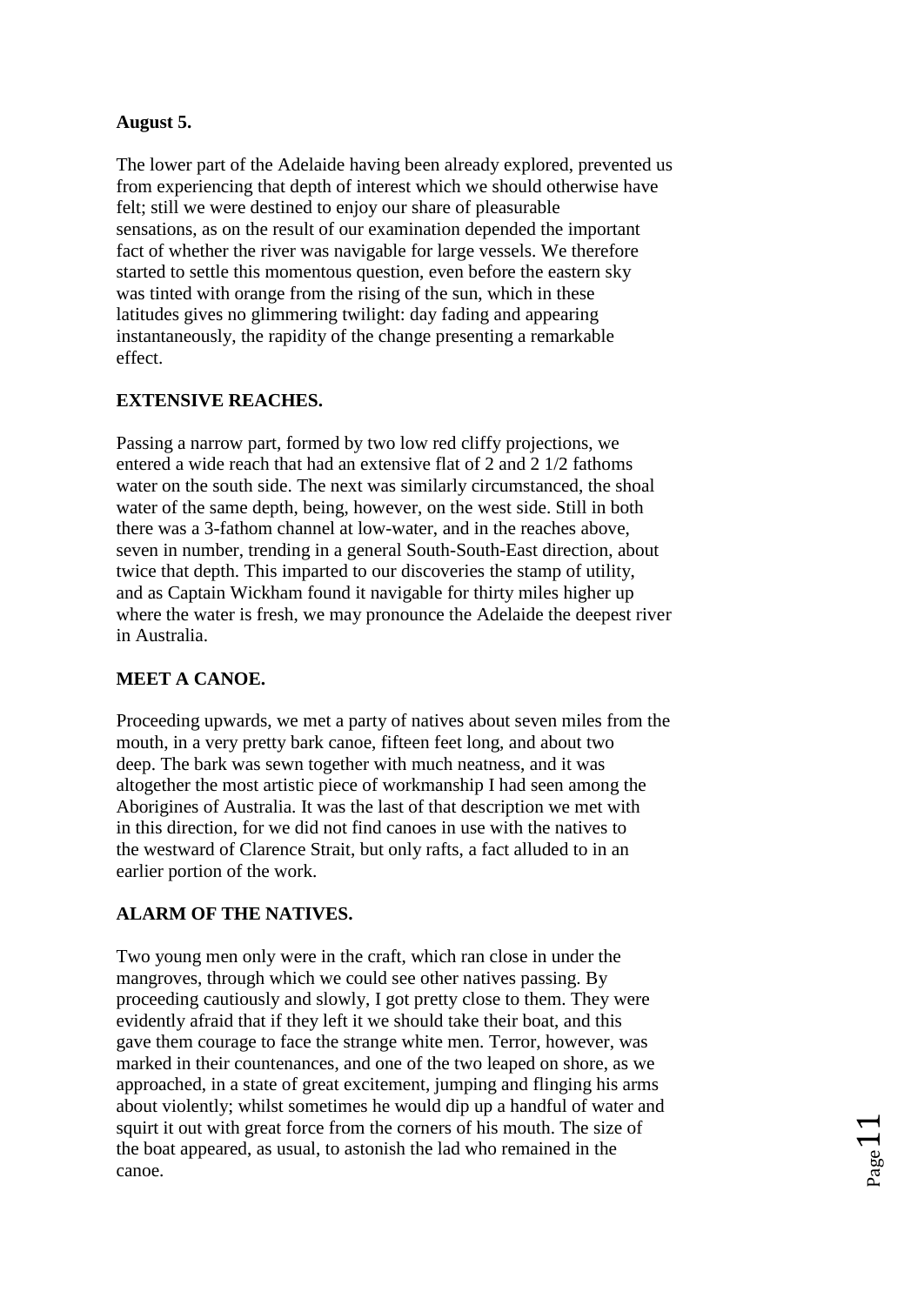He appeared less frightened than the other, and I induced him to accept a few presents from the end of a long stick. Though they had a deficiency in the upper front teeth, they had not disfigured any other part of their bodies. The stature of the two young men was small, perhaps 5 feet 7 inches, but those behind the mangroves were much taller. Alligators being so very numerous I was surprised to notice what little dread the natives appeared to have of them, dancing and wading about in the water near the bank, as if they and the animal had entered into a treaty of amity.

Their alarm appearing to have worn off, we continued our journey, but by hoisting the sail, the good effect was in a great measure counterbalanced, as the sight of it called forth a yell from the whole of them, which catching the echoes, reverberated from side to side, and resounded in our ears for some time afterwards. Proceeding, we gained the end of the twelfth reach early in the afternoon, when we obtained observations for longitude, that being the highest part of the river not surveyed, and distant about fifteen miles from the mouth; we had also just reached the portion frequented by the peculiar whistling wild duck, of which we bagged about twenty, forming an agreeable addition to our evening and next day meals. After concluding the observations, we examined the country for some distance; a level tract met the eye wherever it wandered, broken here and there by patches of low trees. The plains were thinly dotted with a coarse wiry grass. In places near hollows, where water had collected, the soil, which was a dark kind of clayey mould, cracked and curled up with the heat. A few shells were found scattered over the plains, of the kind so common on the north-east coast (Helix).

The tedious uniformity and sameness in the banks of the Adelaide, thus far, may be illustrated by the fact, that to know the boat's position on returning, it was necessary to have the sketch of the river constantly before our eyes, and to reckon each reach as we passed.

#### **ALLIGATORS.**

Taking the return tide, we passed the night in the fourth reach; very stringent orders were given to the watch to keep a sharp lookout for alligators, as a great many had been seen during the day, while we knew that on the previous night a monster of this description had attempted to get into one of the boats. We had fired at several, but with one exception had done no mischief. To be roused by the noise of the boat's keel or side grating harshly against the scaly back of an alligator, is far from being a pleasant occurrence, and on such occasions I generally found myself clutching a pistol, always kept near me, for the purpose of executing judgment upon the very first flat head that showed his nose above the gunwale. Entertaining very vivid recollections of our experience on Fitzroy River, on the first start of the boats great preparations were made against the mosquitoes; to our agreeable surprise, however, we experienced but slight annoyance from them.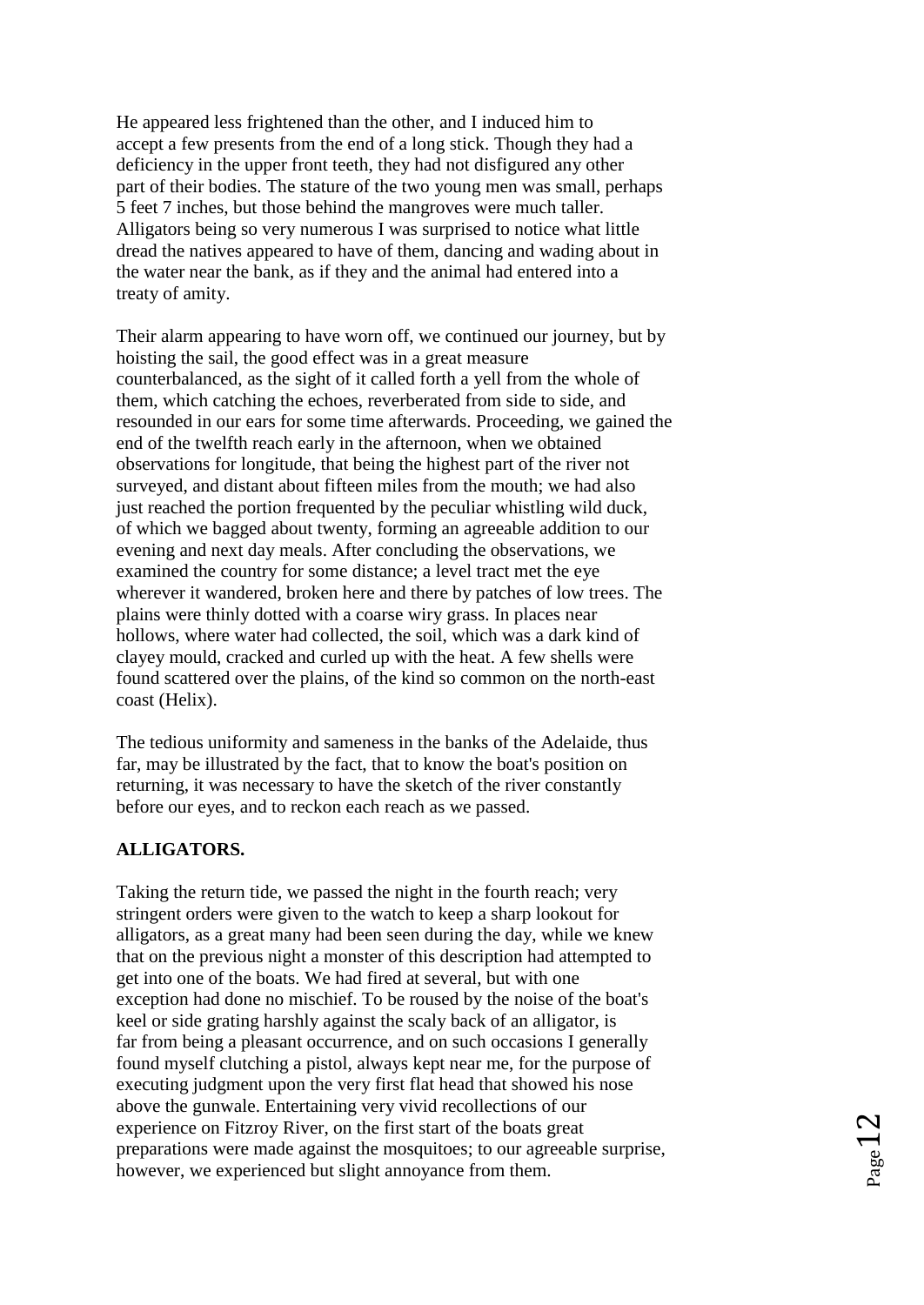The exemption, however, was fully made up by the swarms of flies which infest the Adelaide, and during mealtimes availed themselves of the opportunity of popping into our mouths.

There had been a fresh North-East wind the latter part of the day, which dying away was succeeded by a calm and cloudless night with a heavy dew. The thermometer was down to 77 degrees, and in the day varied from 87 to  $92.$ 

### **RETURN OF THE BOATS.**

#### **August 6.**

We got on board in the forenoon, when the result of our examination was heard with a satisfaction not easily expressed, but which may be readily imagined. We felt that we had discovered a river navigable for vessels of four and five hundred tons, for about fifty miles, and into fresh water, a thing hitherto unknown in Australia. We may then with justice congratulate ourselves on the importance of the discovery of the Adelaide.

### **ADAM BAY.**

The bay into which it flows, named after Sir Charles Adam, is six miles deep and ten broad at the entrance, where there are 9 fathoms. The shores gradually approach each other, and at the head, where it receives the waters of the Adelaide, the width is only one mile.

The mouth of the river is fronted with shoals that extend out five miles; the channel between them is narrow, 3 and 4 fathoms deep, and lies on the western side of the bay. A guide for the mouth of it is the east entrance point of the river, bearing South 40 degrees East.

The generally discoloured state of the water prevents the shoals from being seen, as well as the coral reefs extending from half to three quarters of a mile off the east side of the bay, where there is excellent anchorage. Sea and land breezes prevailed; the former blowing from the North-West which gave it the advantage of being of easy access either from the westward through Clarence Strait, or from the eastward through that of Dundas. The spring tides sometimes rise 18 feet, when the time of high-water is six o'clock. The stream set North-East and North-West from half to one knot, changing to the latter direction two and a half hours after high-water. Our observations place Escape Cliffs (too remarkable and conspicuous to be overlooked, and which ships should anchor abreast of) in latitude 12 degrees 8 1/2 minutes South and longitude 0 degrees 15 minutes West of Port Essington. The variation of the compass was 2 degrees easterly.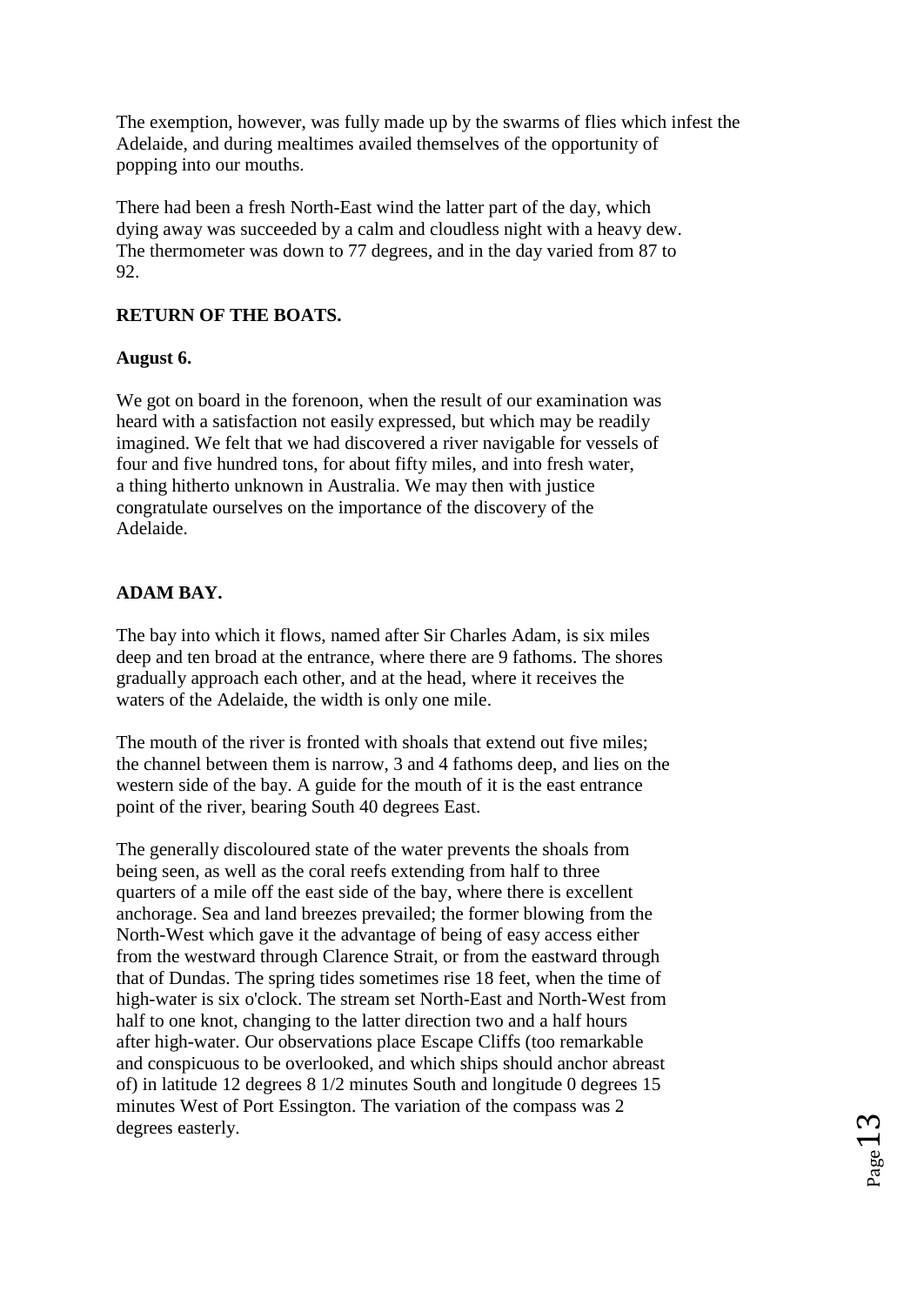I was able at this anchorage, by a bearing of a distant point, to ascertain the local attraction in the ship, which in no instance exceeded 1 degree, being the amount we had found at Plymouth, previous to our departure from England. Our deeply interesting researches on the south side of Clarence Strait, leading to so important a discovery, were now concluded.

#### **Notes**

The general area of the river mouth, though unseen, had been commended by Stuart through his first impressions of the river valley & a wish to commemorate his achievement of crossing the continent. Not verbatim - Earl James paper [http://www.xnatmap.org/adnm/conf\\_06\\_11/c06/aPaper%2006.pdf](http://www.xnatmap.org/adnm/conf_06_11/c06/aPaper%2006.pdf) 

*"Stuart's latitudes were correct but his longitudes were less accurate (for navigators of that era, establishing longitude accurately was a serious issue) and so he followed the Mary River and not the Adelaide River to the coast. Half a degree of longitude (approximately 35 miles or 60 kilometres) separated the two rivers. Some critics cast doubts on his achievements and his character. It would be two decades before his tree was located and photographed, with his initials still clearly visible – his name at last was cleared!"* JM Stuart Society <http://johnmcdouallstuart.org.au/great-northern-exploring-expedition>

#### **Illustrated Sydney News Saturday 15 September 1866**

#### **ENCAMPMENT AT ESCAPE CLIFFS, PALMERSTON**

We present our readers this month with a view; taken on the spot, of the site selected by Mr. Finnis the capital of Northern Australia. The sketch represents the government resident's quarters, and the tents of the expeditionary party at present located there, under the direction of Mr. John McKinlay, the well-known explorer, who relieved Mr. Finnis of his duties. It would, perhaps, have been well had some other person than Mr. Finnis been chosen as the first commandant of the infant colony. His administration has been marked by disorganisation, distrust, and inactivity. Notwithstanding the slight; attempts made by the party to prepare for the sickly season, as the rainy season is termed in the tropics, very little sickness has been felt, although very little effort was made to provide comfortable residences, or even adequate shelter from the heavy rains and dews prevalent in equatorial regions.

#### **ESCAPE CLIFFS, PALMERSTON, NORTH AUSTRALIA**

The name "Goat Island" possibly originates from an early owner who used the island as a paddock for his goat herd. The island is shown on Finniss / Litchfield / Auld map (Exploration 33) of the country explored from Escape Cliffs in September 1865 and it apparently Litchfield camped on the island at that time. No name is shown on the map.